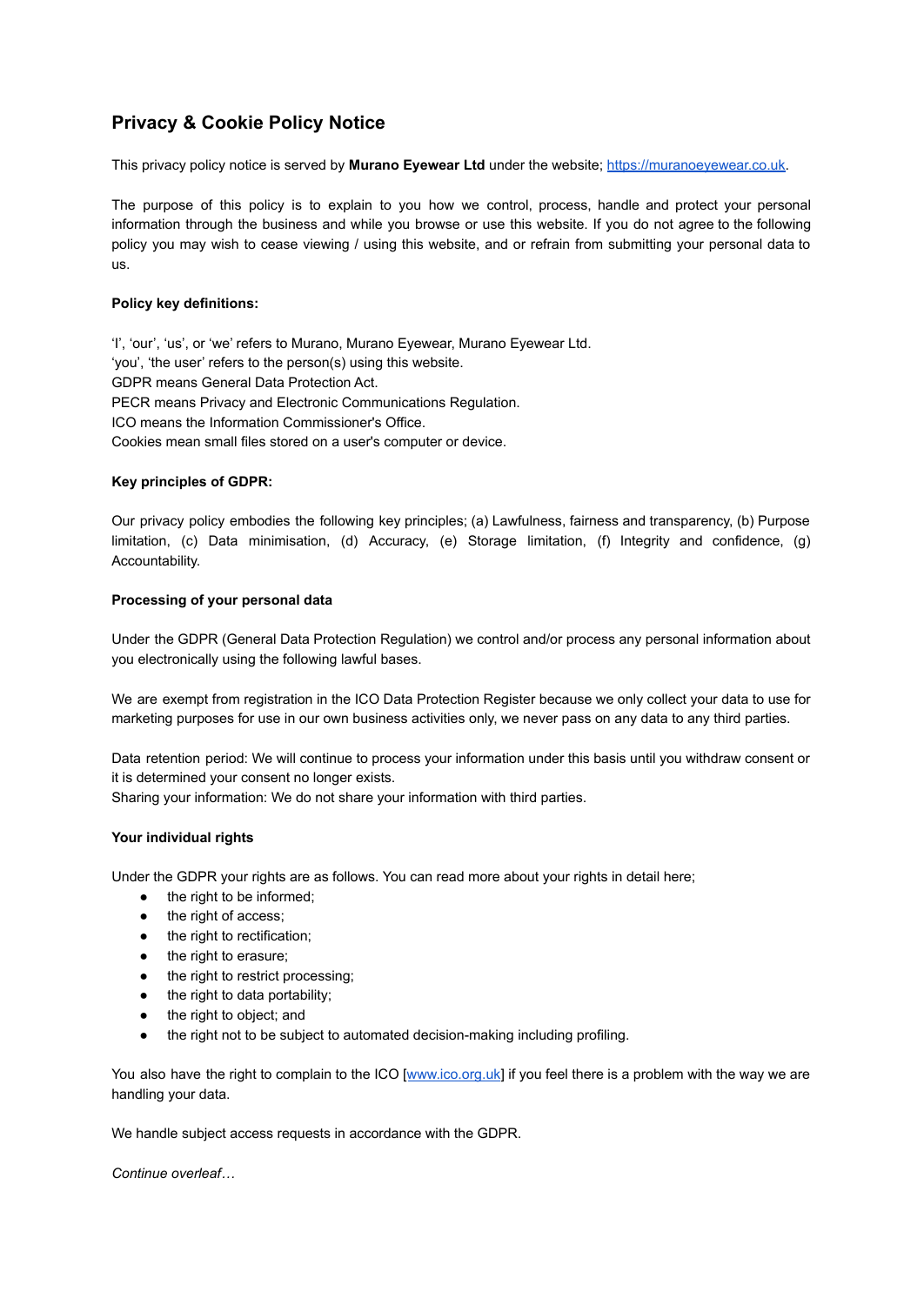#### **Internet cookies**

We use cookies on this website to provide you with a better user experience. We do this by placing a small text file on your device/computer hard drive to track how you use the website, to record or log whether you have seen particular messages that we display, to keep you logged into the website where applicable, to display relevant adverts or content, referred you to a third party website.

#### **Some cookies are required to enjoy and use the full functionality of this website.**

We use a cookie control system that allows you to accept the use of cookies and control which cookies are saved to your device/computer. Some cookies will be saved for specific time periods, whereas others may last indefinitely. Your web browser should provide you with the controls to manage and delete cookies from your device, please see your web browser options.

#### **Data security and protection**

We ensure the security of any personal information we hold by using secure data storage technologies and precise procedures in how we store, access and manage that information. Our methods meet the GDPR compliance requirement.

#### **Fair and Transparent Privacy Explained**

We have provided some further explanations about user privacy and the way we use this website to help promote a transparent and honest user privacy methodology.

#### **Email marketing messages and subscription**

Under the GDPR we use the consent lawful basis for anyone subscribing to our newsletter or marketing mailing list. We only collect certain data about you, as detailed in the "Processing of your personal data" above. Any email marketing messages we send are done so through an EMS, email marketing service provider. An EMS is a third-party service provider of software/applications that allows marketers to send out email marketing campaigns to a list of users.

Email marketing messages that we send may contain tracking beacons / tracked clickable links or similar server technologies in order to track subscriber activity within email marketing messages. Where used, such marketing messages may record a range of data such as; times, dates, I.P addresses, opens, clicks, forwards, geographic and demographic data. Such data, within its limitations, will show the activity each subscriber made for that email campaign.

Any email marketing messages we send are in accordance with the GDPR and the PECR. We provide you with an easy method to withdraw your consent (unsubscribe) or manage your preferences / the information we hold about you at any time. See any marketing messages for instructions on how to unsubscribe or manage your preferences, you can also unsubscribe from all MailChimp lists, by following this link, otherwise, contact the EMS provider.

Our EMS provider is; MailChimp. We hold the following information about you within our EMS system; Email address I.P address Subscription time & date